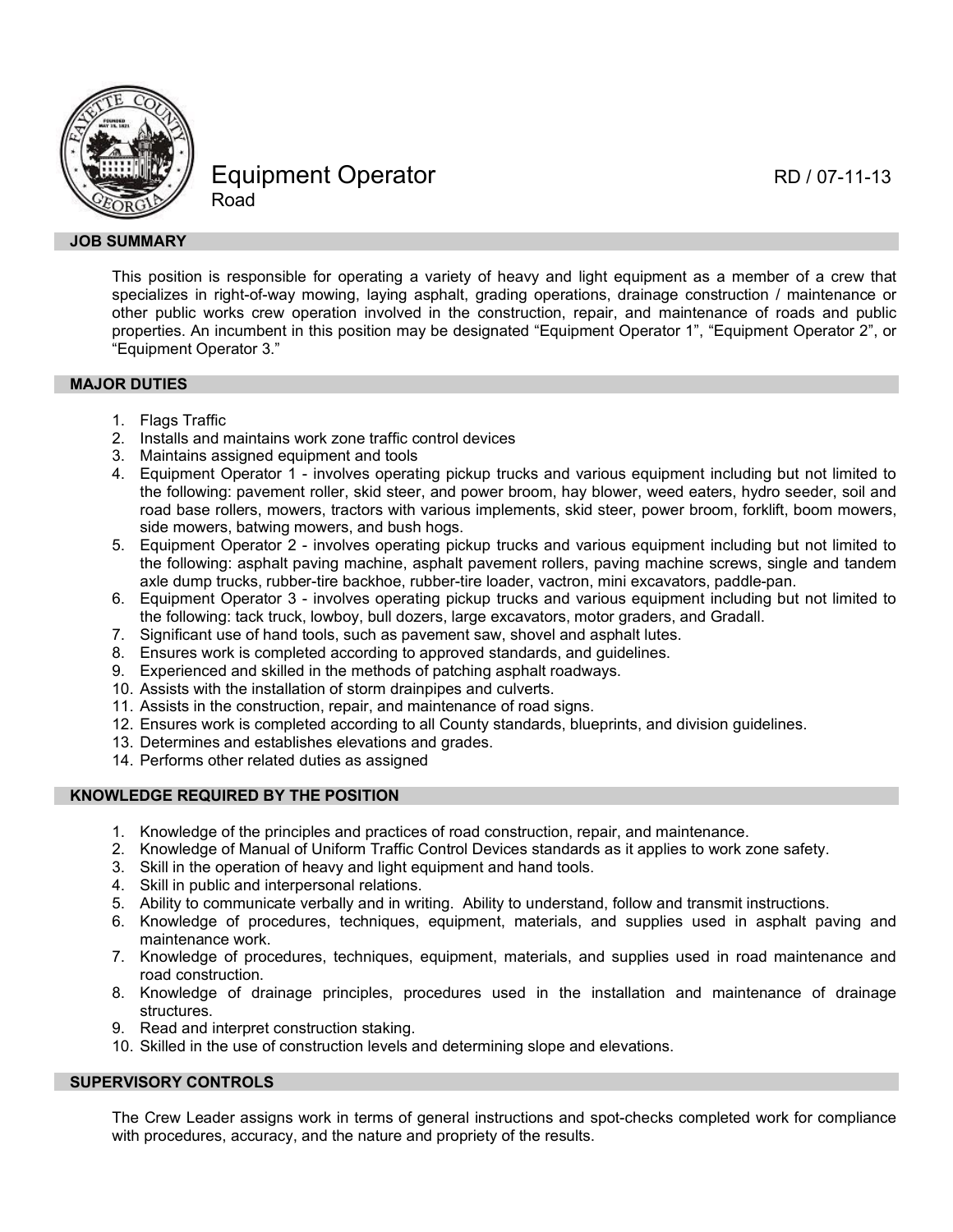#### **GUIDELINES**

Guidelines include county policies and procedures, the Manual of Uniform Traffic Control Devices, OSHA regulations, and Georgia Department of Transportation construction standards. These guidelines are generally clear and specific but may require some interpretation in application.

#### **COMPLEXITY/SCOPE OF WORK**

- The work consists of related equipment operation duties. Heavy traffic and inclement weather contribute to the complexity of the position.
- The purpose of this position is to operate heavy and light equipment in the repair and maintenance of the county's roadways. Success in this position provides safe and well-maintained roads for county residents and visitors.

#### **CONTACTS**

- Contacts are typically with co-workers and members of the public.
- Contacts are typically to give or exchange information; resolve problems; provide services; and motivate and influence persons.

#### **PHYSICAL DEMANDS/ WORK ENVIRONMENT**

- The work is typically performed while intermittently sitting, standing, walking, bending, crouching, or stooping. The employee occasionally lifts light and heavy objects and uses tools or equipment requiring a high degree of dexterity.
- The work is typically performed outdoors. The employee is exposed to noise, dust, dirt, grease, machinery with moving parts, and occasional cold or inclement weather. The work requires the use of protective devices such as masks, goggles, or gloves.

#### **SUPERVISORY AND MANAGEMENT RESPONSIBILITY**

This position may provide temporary supervision over Seasonal Workers, Road Maintenance Workers, Equipment Operator I and/or Equipment Operator 2.

#### **SPECIAL CERTIFICATIONS AND LICENSES**

• Possession of a valid State of Georgia driver's license, more specifically discussed in MINIMUM QUALIFICATIONS, and a satisfactory Motor Vehicle Record (MVR) in compliance with County Safety and Loss Control Guidelines. Completion of the Fayette County Defensive Driving Course and/or Emergency Vehicle Operation Certification within twelve (12) months of employment. Erosion Control "White Card" or "Blue Card." and Traffic Flagging Certification

### **ADA COMPLIANCE**

• Fayette County is an Equal Opportunity Employer. ADA requires the County to provide reasonable accommodations to qualified individuals with disabilities. Prospective and current employees are invited to discuss accommodations.

### **HIPAA COMPLIANCE**

• The Health Insurance Portability and Accountability Act of 1996, as amended, requires employees to protect the security of Protected Health Information (PHI) however it is obtained, handled, learned, heard, or viewed in the course of their work.

### **DRUG AND ALCOHOL COMPLIANCE**

• In accordance with Fayette County's Substance Abuse Policy of 1996, as amended, all job applicants offered employment will undergo testing for the presence of illegal drugs and alcohol as a condition of employment. In the course of employment, employees are subject to random, reasonable suspicion, post-accident, and routine fitness for duty testing for illegal drugs and alcohol abuse. Employees are prohibited to work under the